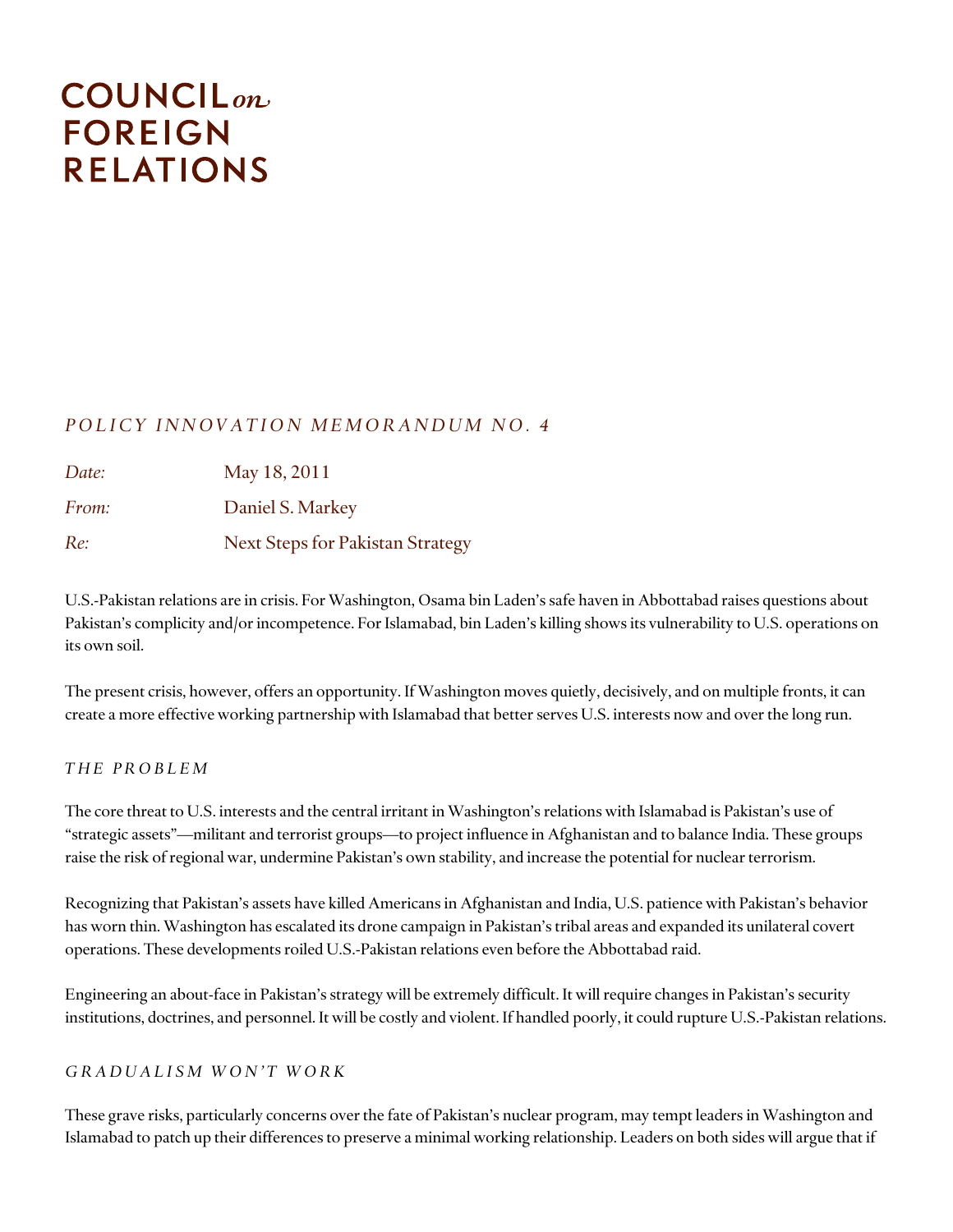Washington keeps Pakistan's economy afloat and Pakistan allows NATO convoys into Afghanistan, the two sides can muddle along a while longer.

But the political and strategic foundations for such minimal cooperation will not hold. American advocates of cooperation can no longer justify its cost in the face of Islamabad's manifest failings. Pakistani suspicions about U.S. intentions especially with respect to India—will exhaust its public's patience.

Minimal cooperation will eventually collapse into counterproductive estrangement or dangerous confrontation. Tackling the rot within the Inter-Services Intelligence (ISI) is also the only way to guard against an insider threat to Pakistan's nuclear program over the long run.

## *THE GOAL*

Even if Pakistan's army had the will, it does not currently have the capacity to root out the entire spectrum of terrorists and militants operating from its territory. Washington should not demand the impossible; Pakistan's military will not commit suicide on American orders.

Washington should also not push Islamabad to tackle a handful of named terrorist organizations. The militant universe is constantly shifting and spawning new threats. Washington should instead push for a purge of ISI sections—and individual officers—suspected of providing support or safe haven to extremists. Only a reformed ISI can be expected to hunt LeT, the Haqqani network, or other groups that have been nurtured by the state.

Washington should seek a private commitment to change from Pakistan's leaders, followed by a shift in their public rhetoric and evidence of action. Washington will need to monitor Pakistan's reform efforts, including through clandestine means. In time, the second-order effects of a purge—that is, signs of active confrontation with militant groups that have until now enjoyed a protected status—will become apparent.

#### *HOW TO PROCEED*

Pakistan's military leaders have resisted American demands to end support for militant groups. They believe that these proxy forces serve Pakistan's interests in Afghanistan and India. Despite their surprise and humiliation after the Abbottabad raid, the Pakistani army and ISI are closing ranks against Pakistani critics and assuming a passive-aggressive posture with the United States.

Under these circumstances, a simple, direct U.S. demand for ISI reform will fall flat. Washington should instead act indirectly, harnessing (a) the power of influential Pakistanis, (b) the credible threat of curtailed U.S. assistance to Pakistan and U.S. sanctions, (c) pressure from Pakistan's closest allies, and (d) the hard edge of U.S. military force in Afghanistan.

#### Lobbying from Within

Many Pakistanis are now asking tough questions about their military and intelligence services. While they are angry at the undetected U.S. military incursion, they also recognize that something is deeply amiss if Osama bin Laden could hide in Abbottabad for five years. In this respect, many Pakistanis who do not consider themselves pro-American share Washington's concerns.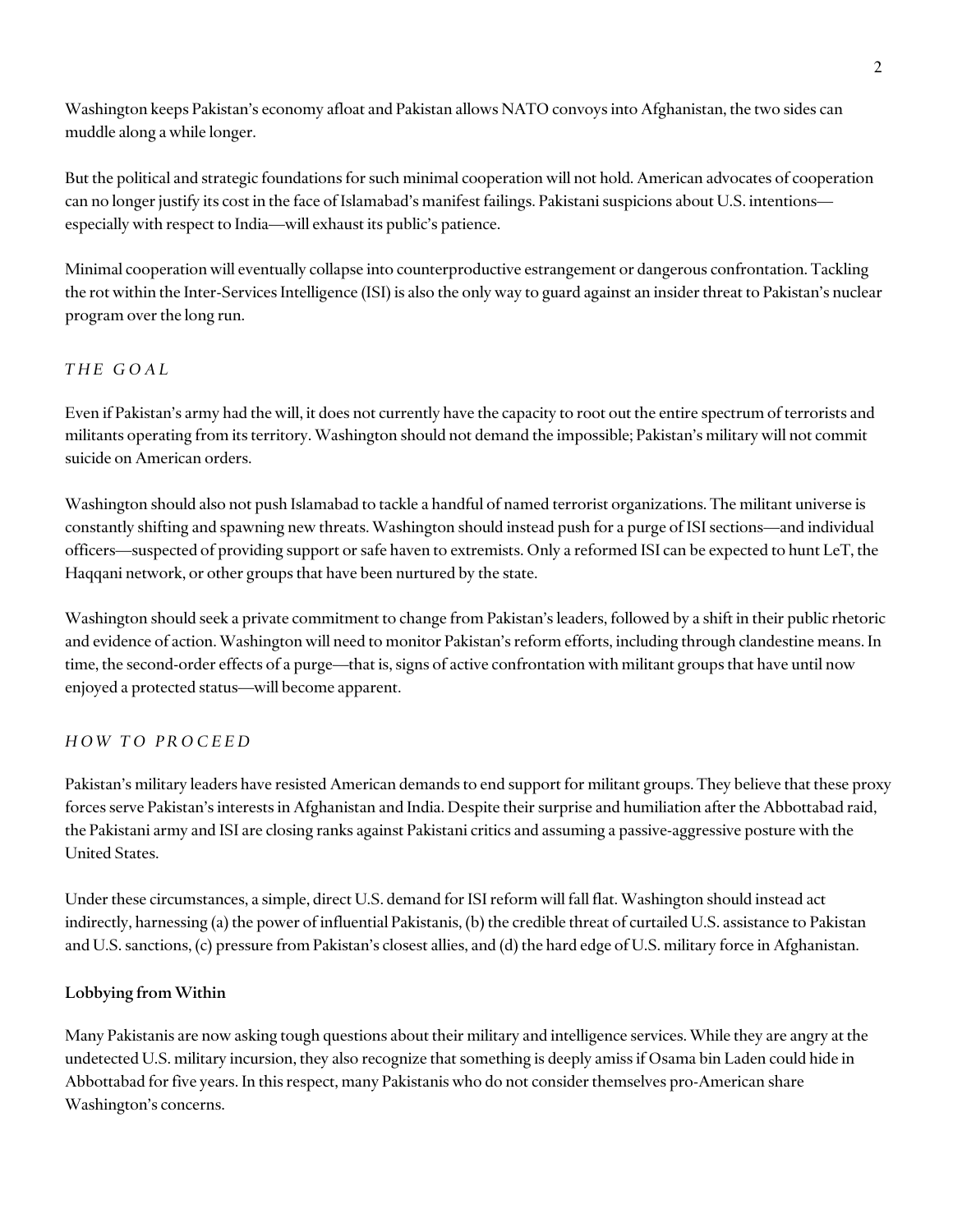U.S. officials should quietly discuss this convergence of mutual interest with influential Pakistani politicians, retired generals, diplomats, and businessmen, in an effort to convince them to lobby for reform within their own system. Americans should also emphasize the economic and security benefits Pakistan stands to gain from shifting its strategy and improving relations with the United States.

## Wielding Credible Threats

Since 9/11, Washington has lacked a credible "stick" to go along with the "carrots" of billions of dollars in assistance to Pakistan. The war in Afghanistan and the presence of top al-Qaeda leaders inside Pakistan made Washington dependent on Pakistan's supply routes and intelligence sharing. The unilateral killing of bin Laden was an important demonstration that Washington is less dependent on Pakistani intelligence than it once was. To further enhance its leverage with Islamabad, Washington should begin diverting Afghanistan war supplies away from Pakistan's ports and roads and into routes running through Russia and Central Asia.

By demonstrating this independence, the United States can credibly threaten assistance cutoffs and other sanctions. Rather than issuing such threats directly, the Obama administration should coordinate its efforts with the "bad cop" of the U.S. Congress. This process should start with congressional hearings on U.S. military—not civilian—assistance to Pakistan. This will signal that Congress is unsatisfied with Islamabad's security strategy, not eager to punish its people. Moreover, cutting U.S. nonmilitary assistance will not change the strategic calculations of Pakistani generals.

As the Obama administration pursues other diplomatic efforts with Pakistan, Congress should draft and debate legislation conditioning military assistance on improvements in Pakistan's counterterror and intelligence cooperation. Given Pakistan's past experience of U.S. sanctions, congressional threats are credible. But the Obama administration will need to coordinate its routine with congressional leaders to make sure threats do not unleash irreversible sanctions and to keep the focus firmly on the issue at hand—reforming the ISI—and not on other matters that could easily spur a counterproductive response from Pakistan, such as nuclear proliferation or a democratic transition.

#### Working with Pakistan's Allies

Washington's leverage alone is too limited to force ISI reform. The United States will need to work with Pakistan's most trusted allies, China and Saudi Arabia, to tip the scales decisively. Both of these states have subtly influenced Pakistan's generals in the past and could do so again. They hold a common interest in combating international terrorism and little desire to see Pakistan look weak or duplicitous. Neither sees a benefit in a U.S.-Pakistan split.

China could start by signaling its concern during Pakistani prime minister Yusuf Raza Gilani's visit to Beijing. Even a veiled reference to the need for discipline within the ranks of a military or intelligence service could send shockwaves back to Islamabad, where China's every word is parsed with care. Riyadh's historical ties with ISI and its experience fighting terrorism inside the kingdom—including counter-radicalization and detention programs—offer it special influence with Pakistan.

#### Pressing from Afghanistan

Finally, Washington must make its strategy in Afghanistan consistent with its approach to Pakistan. The U.S. military surge and the reconciliation process should be pursued in ways that delineate "reconcilable" from "irreconcilable" Afghan insurgents. To date, Washington's mixed messages on this score have only encouraged Pakistanis to believe that their proxy forces—however blood-soaked—will eventually have a seat at the negotiating table.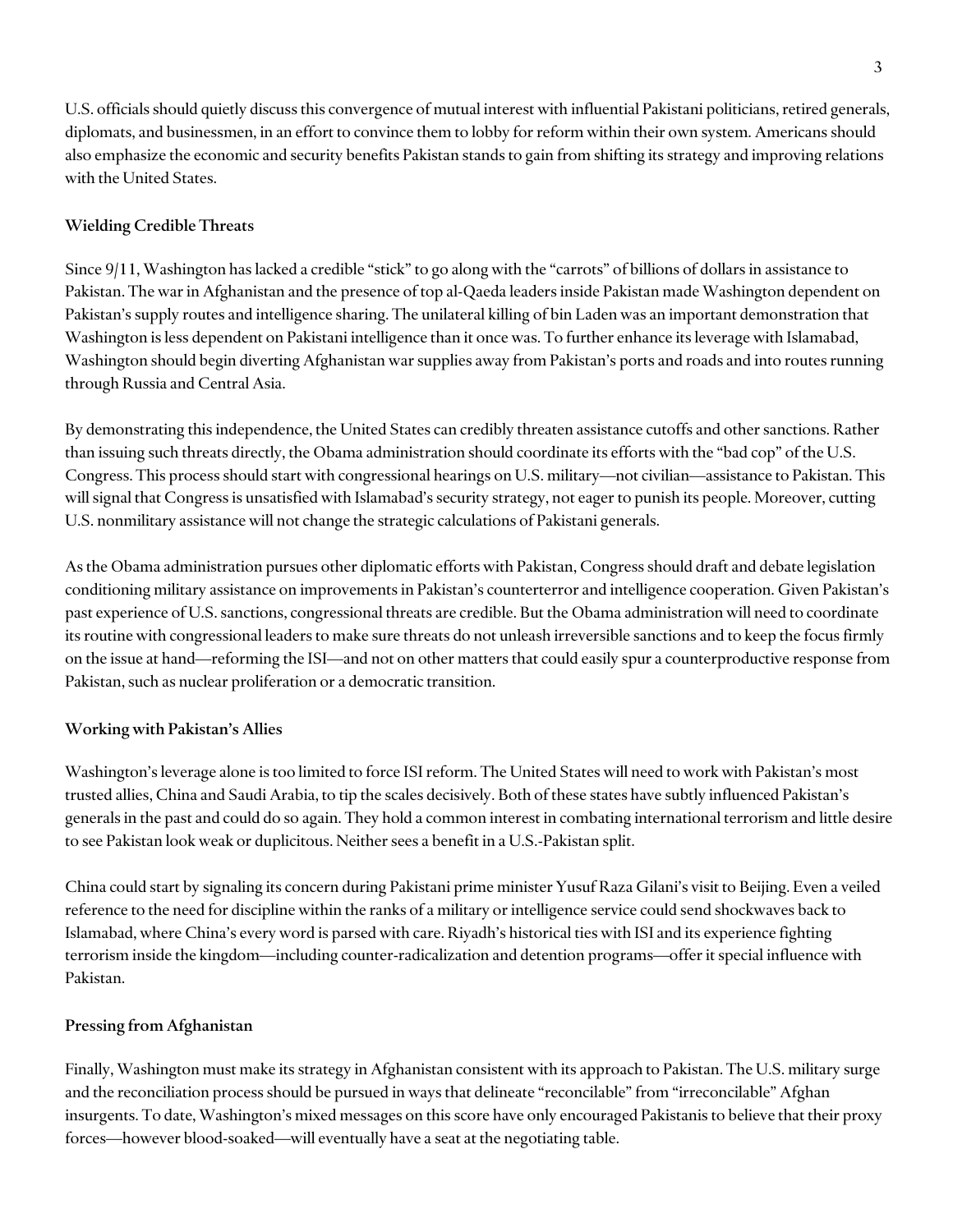Washington should instead press its military campaign with a special emphasis on weakening militants with bases in Pakistan. In the process, Washington would more clearly signal its intentions as it undercuts Pakistan's "strategic assets," rendering them simultaneously less influential and easier for Pakistani forces to confront should they choose to do so.

## *PROSPECTS AND STAKES*

The opportunity to force a fundamental shift by Pakistan is likely a fleeting one. Immediately after 9/11, Washington placed sufficient pressure on Islamabad to force major—if ultimately inadequate—purges within Pakistan's army and ISI. Similarly, external pressure after the July 2005 London bombings forced Islamabad to reduce militant attacks across the Line of Control with India. These cases demonstrate that Pakistan is susceptible to outside pressure, particularly when caught offguard. That said, prior attempts to reform ISI have been only skin deep; past pressure has been inadequate and inconsistent.

The risks to this approach are high, but so are the stakes. U.S. interests in Pakistan extend well beyond the immediate war in Afghanistan or the fight against al-Qaeda. Left unchecked, Pakistan's demographic realities and fast-growing nuclear program will almost certainly make it an even more unmanageable challenge in decades to come. Now is the time for swift and decisive U.S. action.